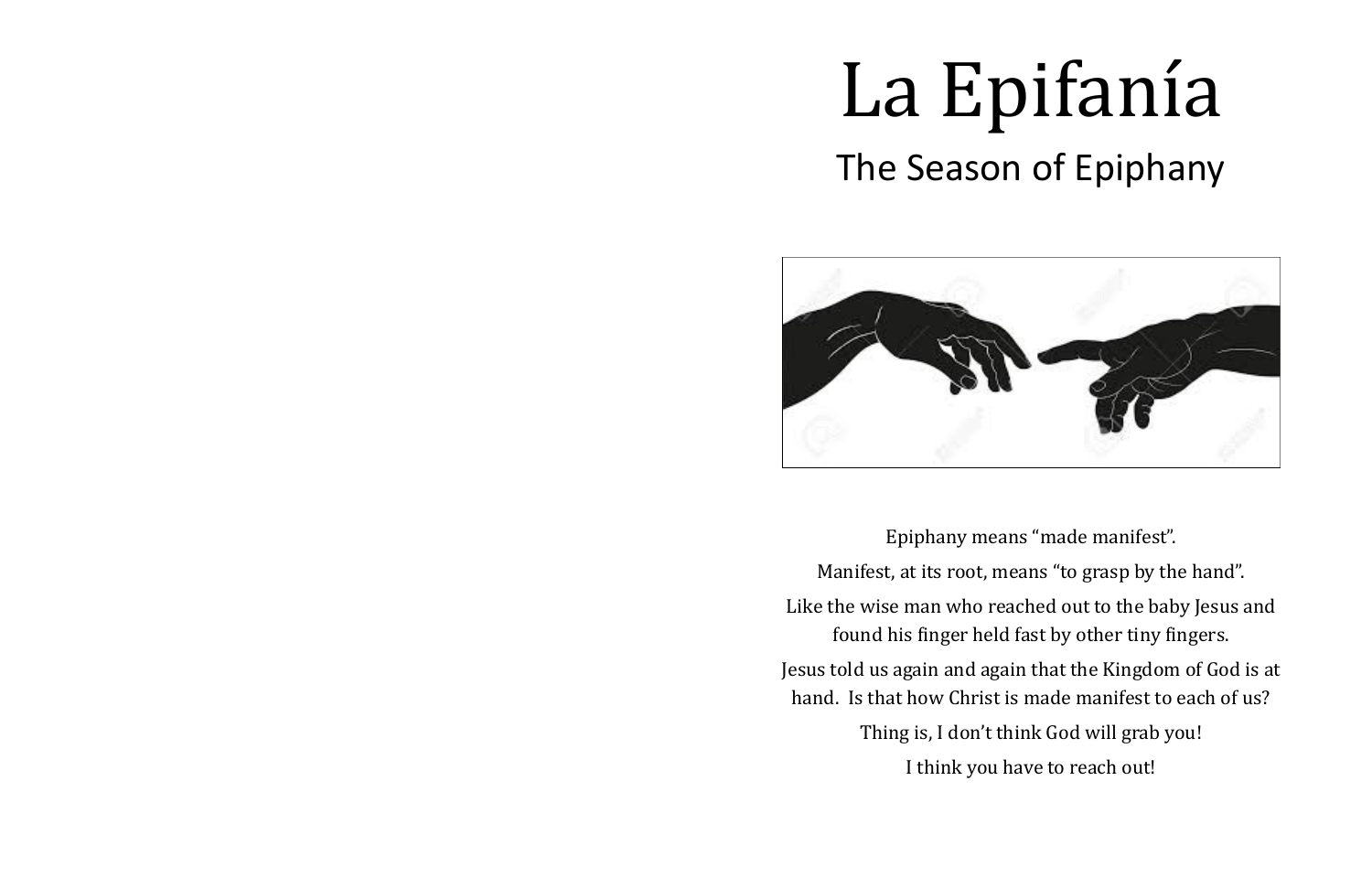# Palabra de Dios

All gathered, everyone lights their candle

*!Luz y paz, en Jesucristo nuestro Señor. Pueblo: Gracias a Dios.*

Luz para alumbrar a las naciones, \* y gloria de tu pueblo Israel.

*Luz para alumbrar a las naciones, \* y gloria de tu pueblo Israel.*

Ahora despides, Señor, a tu siervo, \* conforme a tu palabra, en paz. *Luz para alumbrar a las naciones, \* y gloria de tu pueblo Israel.*

Porque mis ojos han visto a tu Salvador, \* a quien has presentado ante todos los pueblos:

*Luz para alumbrar a las naciones, \* y gloria de tu pueblo Israel.*

### Oremos.

Dios Padre, fondo de de toda luz, hoy revelaste al anciano Simeón tu luz que ilumina todas las naciones. Llene nuestros corazones con la luz de fe, que los que cargamos estas velas podamos caminar por la senda de bondad, y venir a la Luz que brilla eternamente, tu Hijo Jesucristo nuestro Señor*. Amén.*

# Liturgy of the Word

*All gathered, everyone lights their candle.*

Light and peace, in Jesus Christ our Lord. *Thanks be to God.*

A Light to enlighten the nations, and the glory of your people Israel. *A Light to enlighten the nations, and the glory of your people Israel.*

Lord, you now have set your servant free \* to go in peace as you have promised. *A Light to enlighten the nations, and the glory of your people Israel.*

For these eyes of mine have seen the Savior, \*

whom you have prepared for all the world to see.

*A Light to enlighten the nations, and the glory of your people Israel.*

### Let us pray.

God our Father, source of all light, today you revealed to the aged Simeon your light which enlightens the nations. Fill our

hearts with the light of faith, that we who bear these candles may walk in the path of goodness, and come to the Light that shines for ever, your Son Jesus Christ our Lord. *Amen.*

Cántico de Simeón *Nunc dimittis San Lucas 2:29-32 Ahora despides, Señor, a tu siervo, \* conforme a tu palabra, en paz. Porque mis ojos han visto a tu Salvador, \* a quien has presentado ante todos los pueblos: Luz para alumbrar a las naciones, \**

La gracia de nuestro Señor Jesucristo, el amor de Dios yla comunión del Espíritu Santo sean con todos nosotros,ahora y siempre. *Amén.*  May Christ, the Son of God, be manifest in you, that your lives may be a light ot the world; And the blessing of God the Father Almighty and his Son Jesus Christ and the Holy Spirit be

*y gloria de tu pueblo Israel.*

*Gloria al Padre, y al Hijo y al Espíritu Santo: \**

*como era en el principio, ahora y siempre, por los siglos de los siglos. Amén.*

Bendigamos al Señor.

*Demos gracias a Dios* 

with you now and always. AME**N.**

### **The Song of Simeon** *Nunc dimittis*

*Luke 2:29-32*

*Lord, you now have set your servant free* 

*to go in peace as you have promised;*

*For these eyes of mine have seen the Savior,* 

*whom you have prepared for all the world to see:*

*A Light to enlighten the nations,* 

*and the glory of your people Israel.*

*Glory to the Father, and to the Son, and to the Holy Spirit:* 

*as it was in the beginning, is now, and will be for ever. Amen.*

*Deacon* Let us go forth in peace.

*People* In the name of Christ. Amen*.*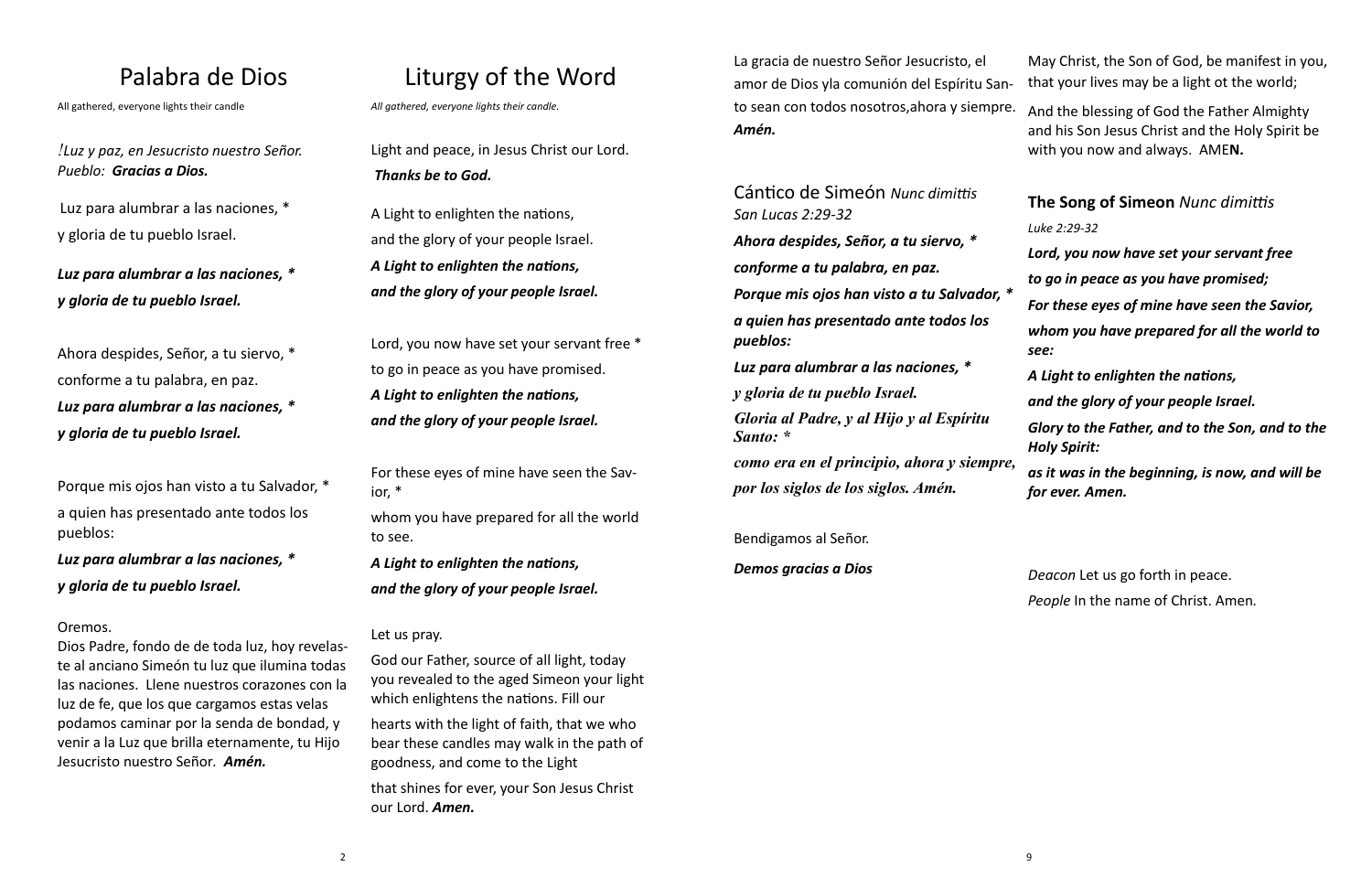### The Acts of Peter:

*Unless you make what is right left and what is left right and what is above unto what is below, and what is behind into what is in front, you will not learn to know the Kingdom.*

*When Mary and Joseph brought Jesus to the Temple, they offered two pigeons as sacrifice. It was a gift of the poor, of people who were nobody much. And yet they carried with them the salvation of the world!* 

Things are topsy- turvy in your Kingdom, God. The poor bear gifts of great worth, the dead rise, the meek inherit the earth. Teach us how to live in an upside down world where we are called to welcome the outcast, prepare a feast for the ragged, forgive those who offend us and love our enemies.

May the peace of the Lord Christ go with you; wherever he may send you

may he guide you through the wilderness protect you through the storm

may he bring you home rejoicing at the wonder he has shown you

*May be bring us home rejoicing once again into our doors. AMEN.*



This hymn may be sung unaccompanied as a four-part canon at a distance of one measure.

### **Colecta del Día**

El Señor sea con ustedes.

 *Y con tu espíritu.*

Oremos.

### **Children's Time (Por la ninos)**

# **Lecciones**

*El pueblo se sienta. Se lee una o dos Lecciones, según se indique. El Lector dice:*

Lectura (Lección) de

\_\_\_\_\_\_\_\_\_\_\_\_\_\_\_\_\_\_\_\_.

*Puede añadirse la referencia al capítulo y versículo.*

*Después de cada Lectura el Lector puede decir:*  Palabra del Señor.

*Pueblo* **Demos gracias a Dios.**

### **Collect of the Day** *(Insert)*

The Lord be with you.

### **And also with you.**

Let us pray.

### **Children's Time:**

## **The Lessons**

**First Reading** *Insert*

*Reader* The Word of the Lord.

- People **Thanks be to God.**
- **Psalm** *Insert*

### **Second Reading** *Insert*

*Reader* The Word of the Lord.

People **Thanks be to God.**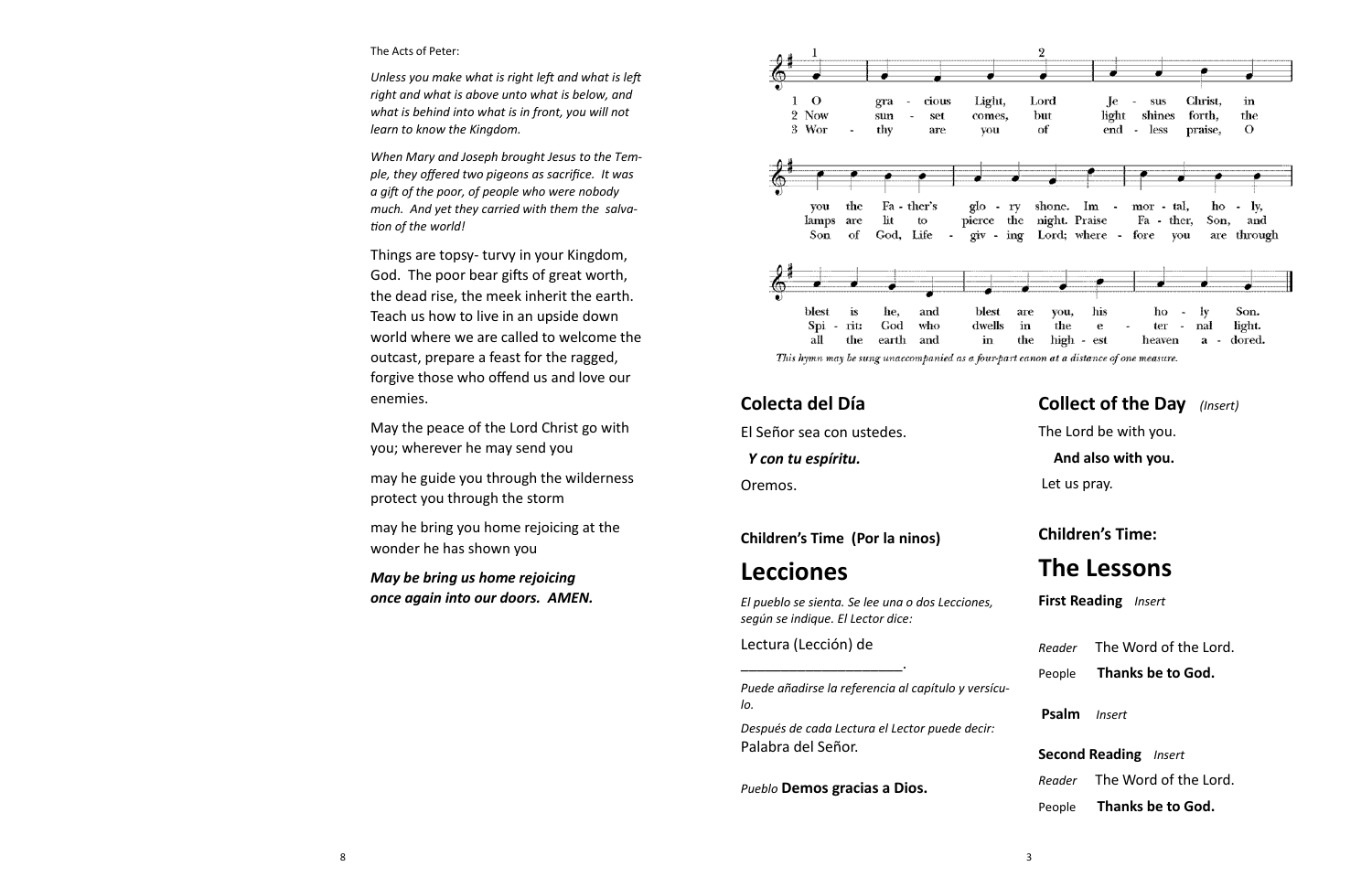*Entonces, todos de pie, el Diácono o un Presbítero lee el Evangelio,diciendo primero:*

Santo Evangelio de nuestro Señor Jesucristo, según \_\_\_\_\_\_\_\_\_\_\_\_\_\_\_. *Pueblo* **¡Gloria a ti, Cristo Señor!** *Después del Evangelio el Lector dice:* El Evangelio del Señor. *Pueblo* **Te alabamos, Cristo Señor.**

**Sermón**

# **Pacto Bautismal**

 ¿Crees en Dios Padre? *Creo en Dios Padre todopoderoso, creador del cielo y de la tierra.*

¿Crees en Jesucristo, el Hijo de Dios?

*Priest* The Holy Gospel of our Lord Jesus Christ according to \_\_\_\_\_\_\_\_\_\_\_\_\_\_\_\_.

*Creo en Jesucristo, su único Hijo, nuestro Señor.*

*Fue concebido por obra y gracia del*

*Espíritu Santo y nació de la Virgen María. Padeció bajo el poder de Poncio Pilato.*

*Fue crucificado, muerto y sepultado.*

*Descendió a los infiernos.*

*Al tercer día resucitó de entre los muertos.*

*Subió a los cielos, y está sentado a la diestra de Dios Padre.*

*Desde allí ha de venir a juzgar a vivos y muertos.*

**Holy Gospel** *Insert Please stand.*

People **Glory to you, Lord Christ.**

*After the Gospel, the Reader says* The Gospel of the Lord.

People **Praise to you, Lord Christ.**

**The Sermon** *Please be seated.*

# The Baptismal Covenant

Do you believe in God the Father?

*I believe in God, the Father almighty, creator of heaven and earth.*

Do you believe in Jesus Christ, the Son of God?

*I believe in Jesus Christ, his only Son, our Lord.*

*He was conceived by the power of the Holy Spirit and born of the Virgin Mary.*

*He suffered under Pontius Pilate, was crucified, died, and was buried.*

*He descended to the dead.*

*On the third day he rose again.*

*He ascended into heaven, and is seated at the right hand of the Father.*

*He will come again to judge the living and the dead.*

**La Paz**

La paz del Señor sea siempre con ustedes. **Y con tu espíritu.**

All this we ask through Him who is the Light of the World, Jesus Christ our Lord. AMEN

**The Peace** *All stand*

The peace of the Lord be always with you.

**And also with you.**

A BLESSING PRAYER God, we thank you for grandparents. . . .ordinary and awesome Who held us, and helped us. Who knew us, and nurtured us. For those who lived next door and those who were distant and unknown. We thank you for the wisdom they share and the hours and the days and the patience, the persistence, the skills the stories, the faith, and most of all O God, we thank you for the light they were, the light they are and the light they saw, and continue to see, in us. **AMEN**